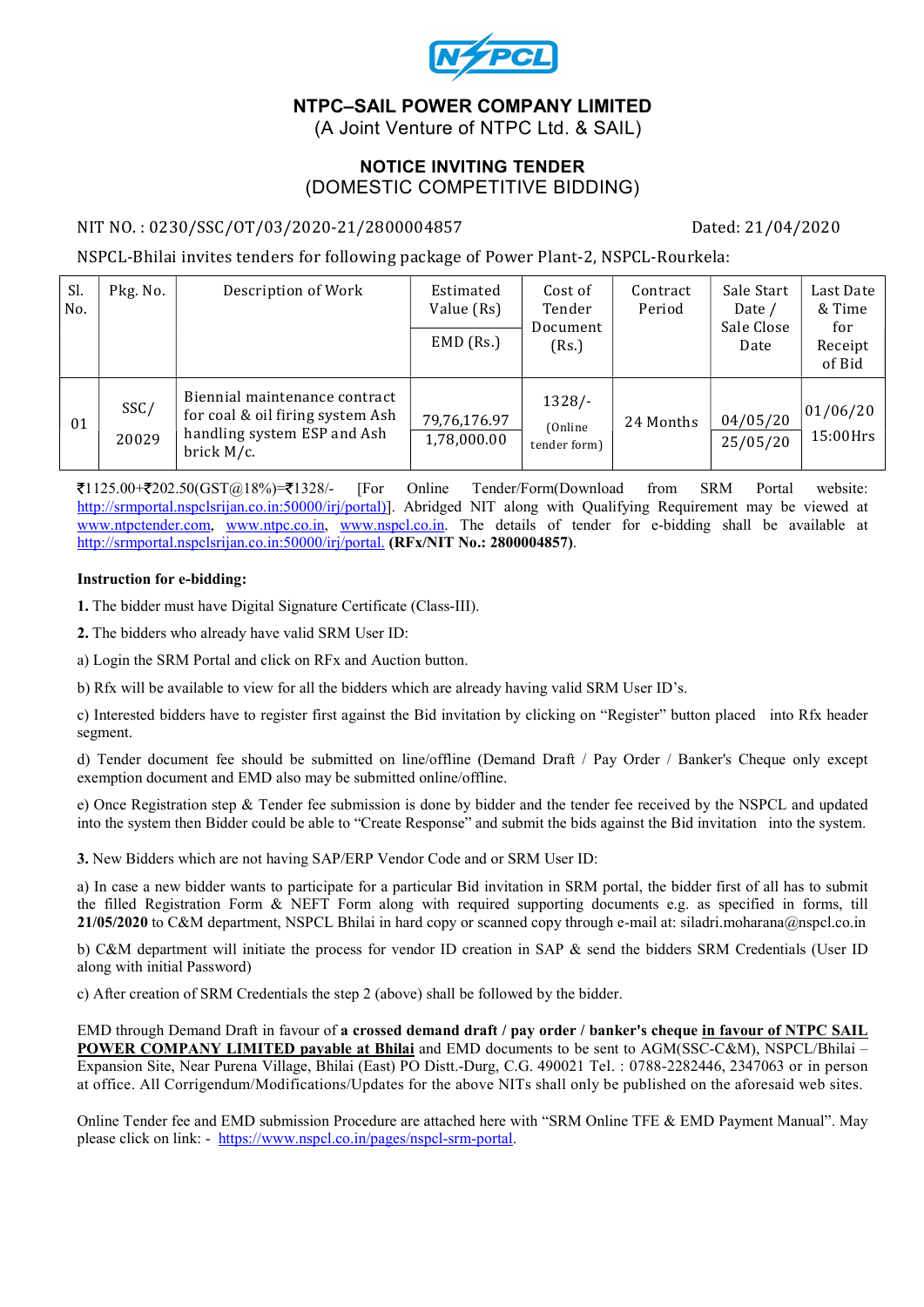# QUALIFYING REQUIREMENT

## Name of Works: "Biennial maintenance contract for coal & oil firing system Ash handling system ESP and Ash brick M/c".

### TECHNICAL CRITERIA:

The Bidder should have executed similar works during last 07(seven) years of scheduled technical bid opening, either of the following:

i) One executed/completed works costing not less than the amount equal to Rs. 35.45 Lakhs.

"OR"

ii) Two similar executed /completed works costing not less than the amount equal to Rs. 22.16 Lakhs each.

"OR"

iii) Three similar executed /completed works costing not less than the amount equal to Rs. 17.72 Lakhs each.

#### FINANCIAL CRITERIA:

The Average Annual Turnover of the Bidder, in the preceding 03 (Three) Financial Years, as on Date of 1st Techno-commercial bid opening, shall not be less than Rs.44.31 Lakhs (Rupees Forty Four Lakh Thirty One Thousand Nine Hundred only).

The word "Executed" means either the total contract/order is completed / closed or execution of the contract / order is in progress. The same shall be supported with documents as per the following:

Similar Works means: Erection and commissioning / maintenance contract / overhauling of coal & oil burners & associated jobs / AHP / Milling and Rotary system / Pressure parts /Turbine and auxiliaries system / coal handling system within last 07(seven) years of scheduled BOD in a coal based thermal plant having unit capacity equal or more than 20 MW.

For QR No.2, the bidder shall submit the Audited Balance Sheet and Profit & Loss Account for the specified period. In case where Audited results for the last preceding Financial Year are not available, certificate of financial statements from a practicing Charted Accountant shall also be considered acceptable. In case bidder not able to submit charted account audited results of three consecutive years preceding last Fy. shall be considered. Other income shall not be considered for arriving annual turnover.